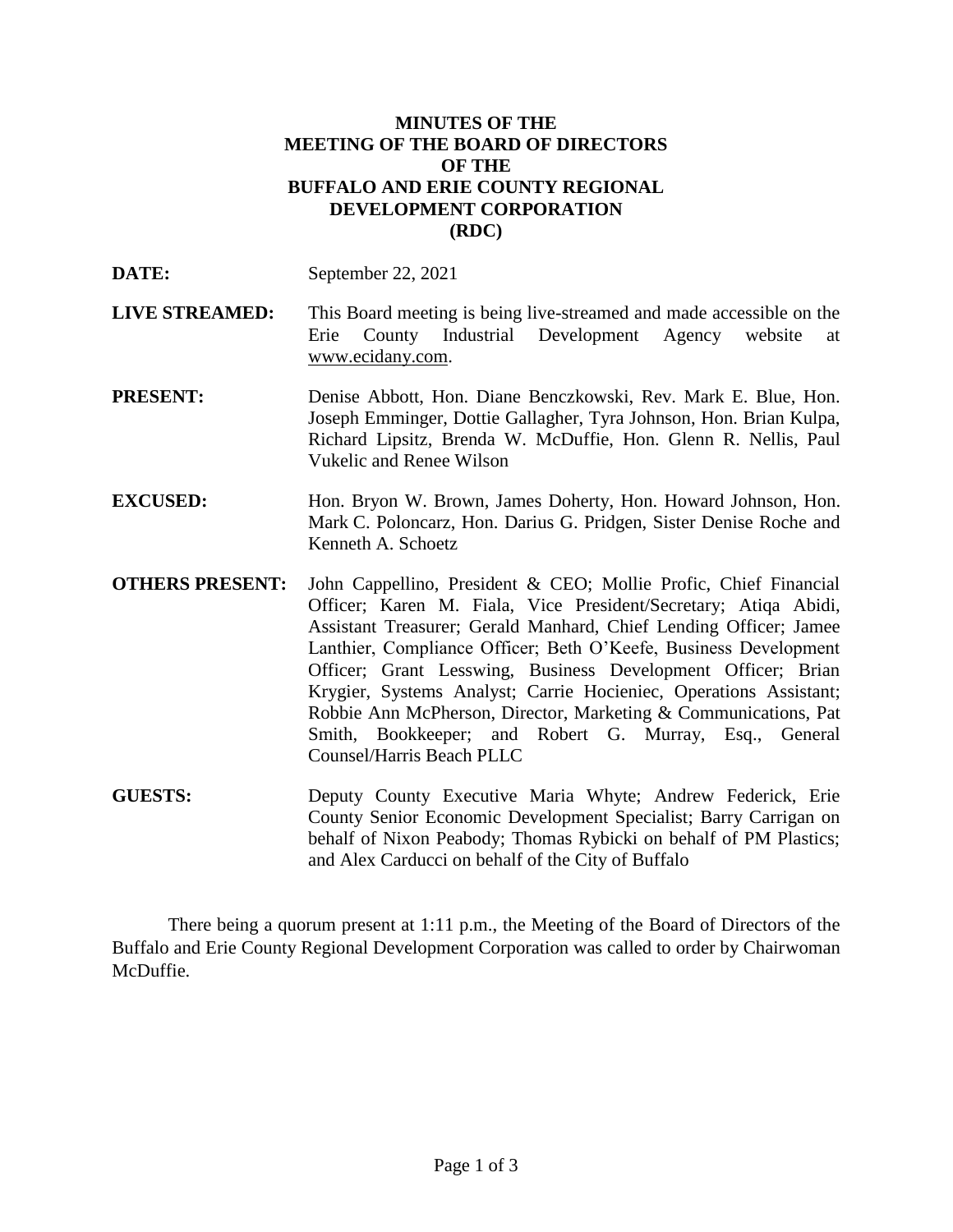## **MINUTES**

The minutes of the July 28, 2021 meeting of the members were presented. Mr. Lipsitz moved and Ms. Abbott seconded, to approve of the minutes. Ms. McDuffie called for the vote, and the minutes were then unanimously approved.

## **REPORTS/ACTION ITEMS/INFORMATION ITEMS**

Financial Report. Ms. Profic presented the August 2021 financial report, noting that the balance sheet shows that the RDC ended the month with total assets of \$21.8M and net assets of \$21.6M. The increase in assets from July is due mainly to increases in loans receivable, as two loans closed in August. The year-to-date income statement shows revenues of \$4.9M and \$290,000 of expenses, for net income of \$4.6M through August. Important to note is that CARES Act grant income for loans is not shown as an expense, which leads to this higher income figure.

Finance & Audit Committee Update. Ms. Profic advised that the Committee met on September 14 to review and recommend draft budgets to the Boards, subject to changes of \$100,000 or more to be reapproved by the Committee.

Budget Timetable. Ms. Profic presented a visual representation of the status of the 2022 budget process. The budgets have been reviewed and discussed in detail twice by the Finance & Audit Committee. After today's presentation of the draft budgets to the Board, there will be two budget Q&A sessions on October 5 and October 7. These optional sessions are for Board or Committee members and will be held virtually.

Review of Proposed 2022 Budget. The RDC's 2022 budget was presented. Ms. Profic gave an overview of the budget and any changes, along with risk factors impacting the budget. Budget revenue consist mainly of interest income from loans, at \$565,000 based on loans already closed and additional loans of \$3.75M of loans closed in 2022. Budgeted expenses are made up mainly of the ECIDA Management Fee (salary and benefit costs of ECIDA staff based on time spend on RDC business) and a provision for loan losses, estimated at 1.5% of projecting outstanding loans, \$250,000 to be conservative. The budgeted figures result in budgeted net income of \$23,000 for 2022.

Resolution to Appoint Vice President. Ms. Profic noted the request to appoint Elizabeth A. O'Keefe as Vice President due to Karen Fiala's impending retirement. Upon motion made by Mr. Nellis and seconded by Ms. Abbott to approve of Elizabeth A. O'Keefe as Vice President. Ms. McDuffie called for the vote and the following resolution was unanimously approved:

## RESOLUTION OF THE BUFFALO AND ERIE COUNTY REGIONAL DEVELOPMENT CORPORATION (THE "RDC") APPOINTING ELIZABETH A. O'KEEFE AS VICE PRESIDENT OF THE RDC

Banking Resolution. Ms. Profic requested the addition of Elizabeth A. O'Keefe as a signer for the bank accounts. Upon motion made by Mr. Nellis and seconded by Ms. Abbott to